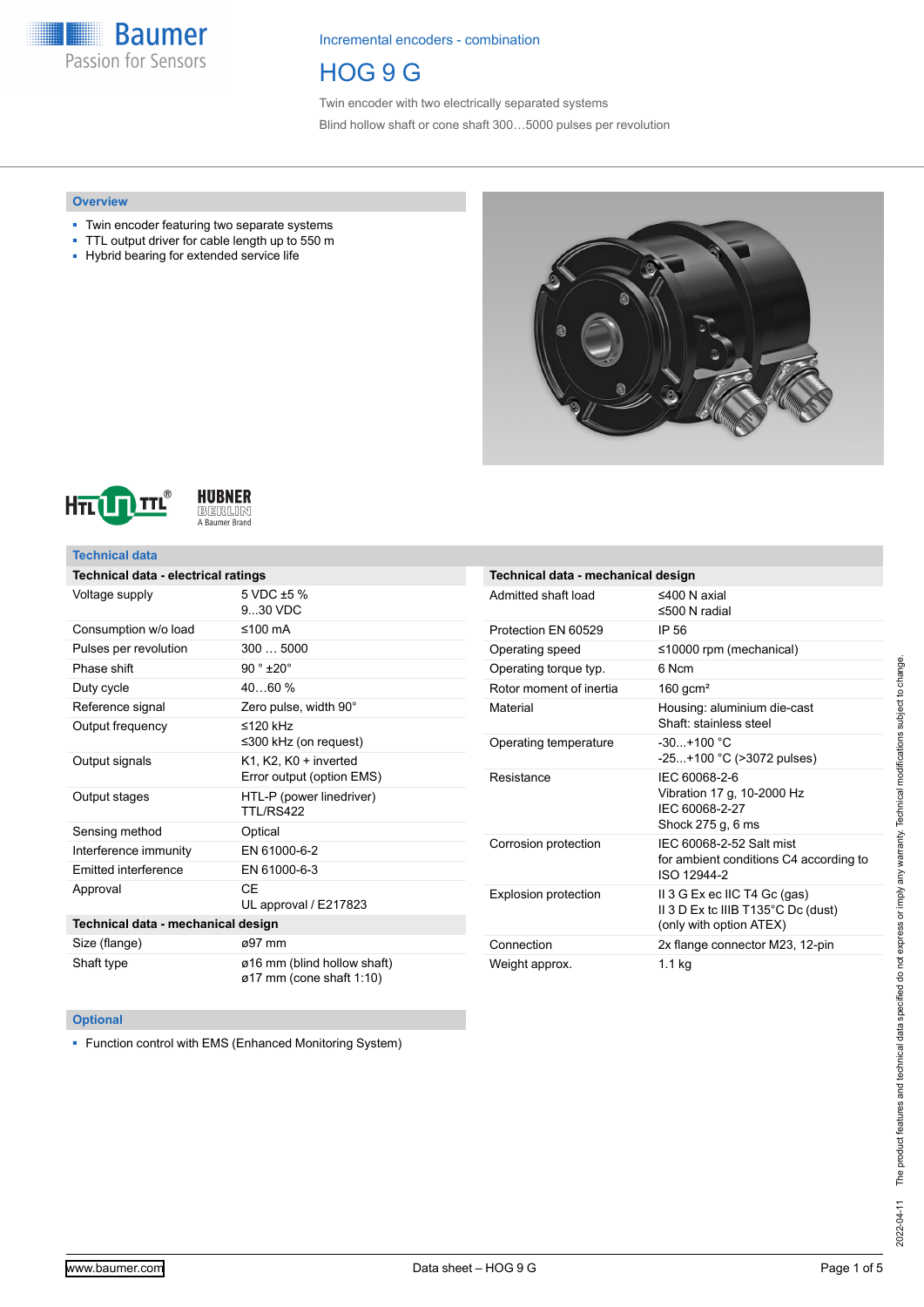

# HOG 9 G

Twin encoder with two electrically separated systems Blind hollow shaft or cone shaft 300…5000 pulses per revolution

### **Terminal assignment**

#### **View A** *(see dimension)* Assignment flange connector



| ///   Flange connector M23, |
|-----------------------------|
| $\lambda$ male, 12-pin,     |
| clockwise (CW)              |

| Assignment      |
|-----------------|
| $\overline{K2}$ |
| dnu             |
| K <sub>0</sub>  |
| K <sub>0</sub>  |
| K <sub>1</sub>  |
| $\overline{K1}$ |
| dnu             |
| K <sub>2</sub>  |
| dnu             |
| OV $(\perp)$    |
| dnu             |
| $+UB$           |
|                 |

#### **Option EMS: View A** *(see dimension)* Assignment flange connector



Flange connector M23, male, 12-pin, clockwise (CW)

| Pin            | Assignment              |
|----------------|-------------------------|
| 1              | $\overline{K2}$         |
| $\overline{2}$ | dnu                     |
| $\mathsf 3$    | K <sub>0</sub>          |
| $\overline{4}$ | $\overline{KO}$         |
| 5              | K <sub>1</sub>          |
| 6              | $\overline{K1}$         |
| 7              | $\overline{\text{Err}}$ |
| 8              | K <sub>2</sub>          |
| 9              | OV $(L)$ @ $Err$        |
| 10             | OV $($ $\perp)$         |
| 11             | dnu                     |
| 12             | $+UB$                   |

# **Terminal significance**

| $+UB$                   | Voltage supply                                       |
|-------------------------|------------------------------------------------------|
| 0V(L)                   | Ground                                               |
| K <sub>1</sub>          | Output signal channel 1                              |
| $\overline{K1}$         | Output signal channel 1 inverted                     |
| K <sub>2</sub>          | Output signal channel 2 (offset by 90° to channel 1) |
| $\overline{K2}$         | Output signal channel 2 inverted                     |
| K <sub>0</sub>          | Zero pulse (reference signal)                        |
| $\overline{KO}$         | Zero pulse inverted                                  |
| $\overline{\text{Err}}$ | Error output (option EMS)                            |
| dnu                     | Do not use                                           |

# **Output signals**

## **HTL/TTL**

At positive rotating direction *(see dimension)*



## **Option EMS: Status LED / error output**

| Flash light red*  | Error of signal sequenze, zero pulse<br>or pulses<br>(Error output = HIGH-LOW alternation) |
|-------------------|--------------------------------------------------------------------------------------------|
| Red               | Overload output transistors<br>(Error output = LOW)                                        |
| Flash light green | Device o.k., rotating<br>(Error output = HIGH)                                             |
| Green             | Device o.k., stopped<br>(Error output = HIGH)                                              |
| No light          | No voltage supply connection or wrong<br>connection<br>(Error output = LOW)                |
|                   |                                                                                            |

\* Only at rotating device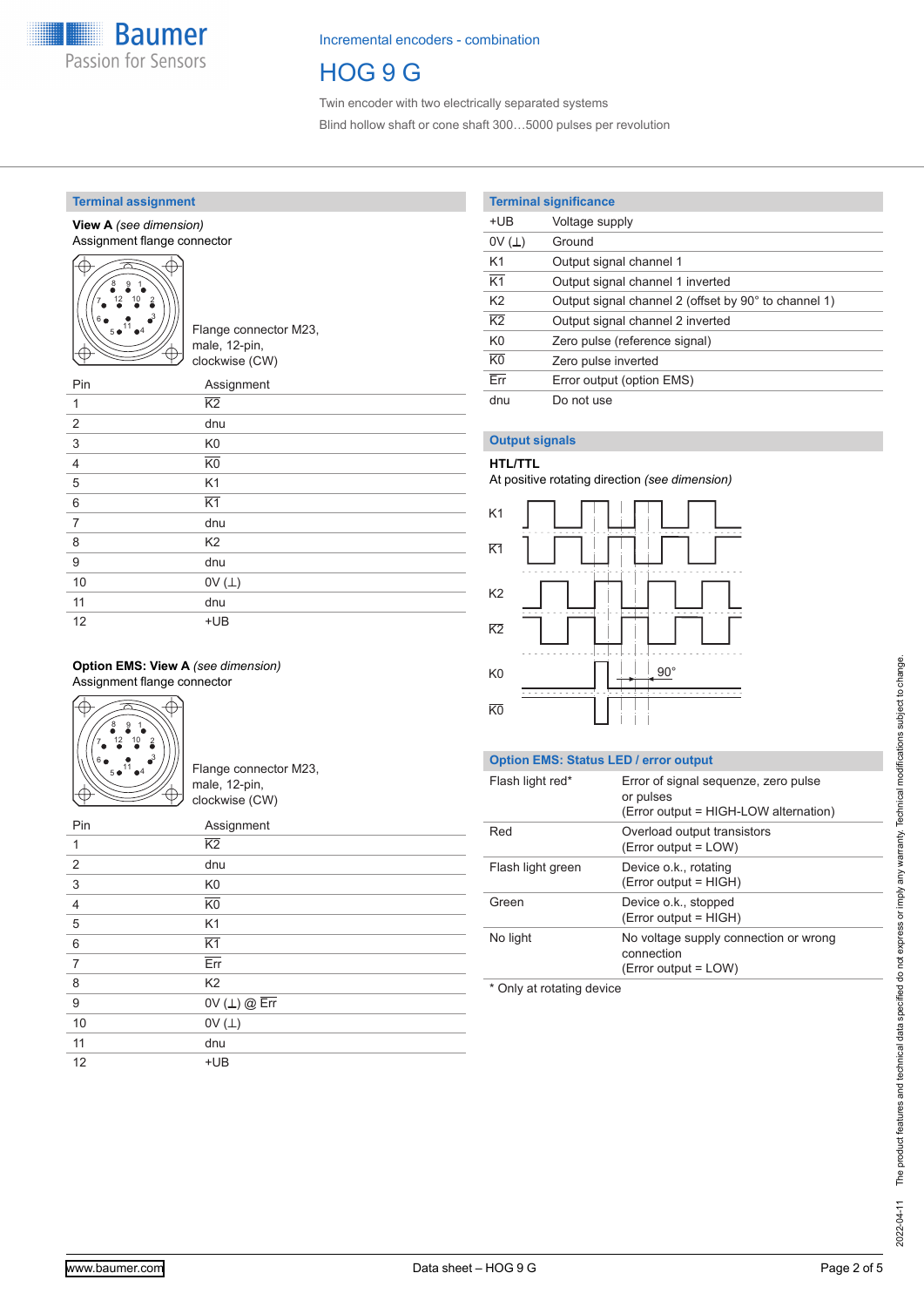

# HOG 9 G

Twin encoder with two electrically separated systems Blind hollow shaft or cone shaft 300…5000 pulses per revolution

# **Dimensions**







1 Status LED (option EMS)



Cone shaft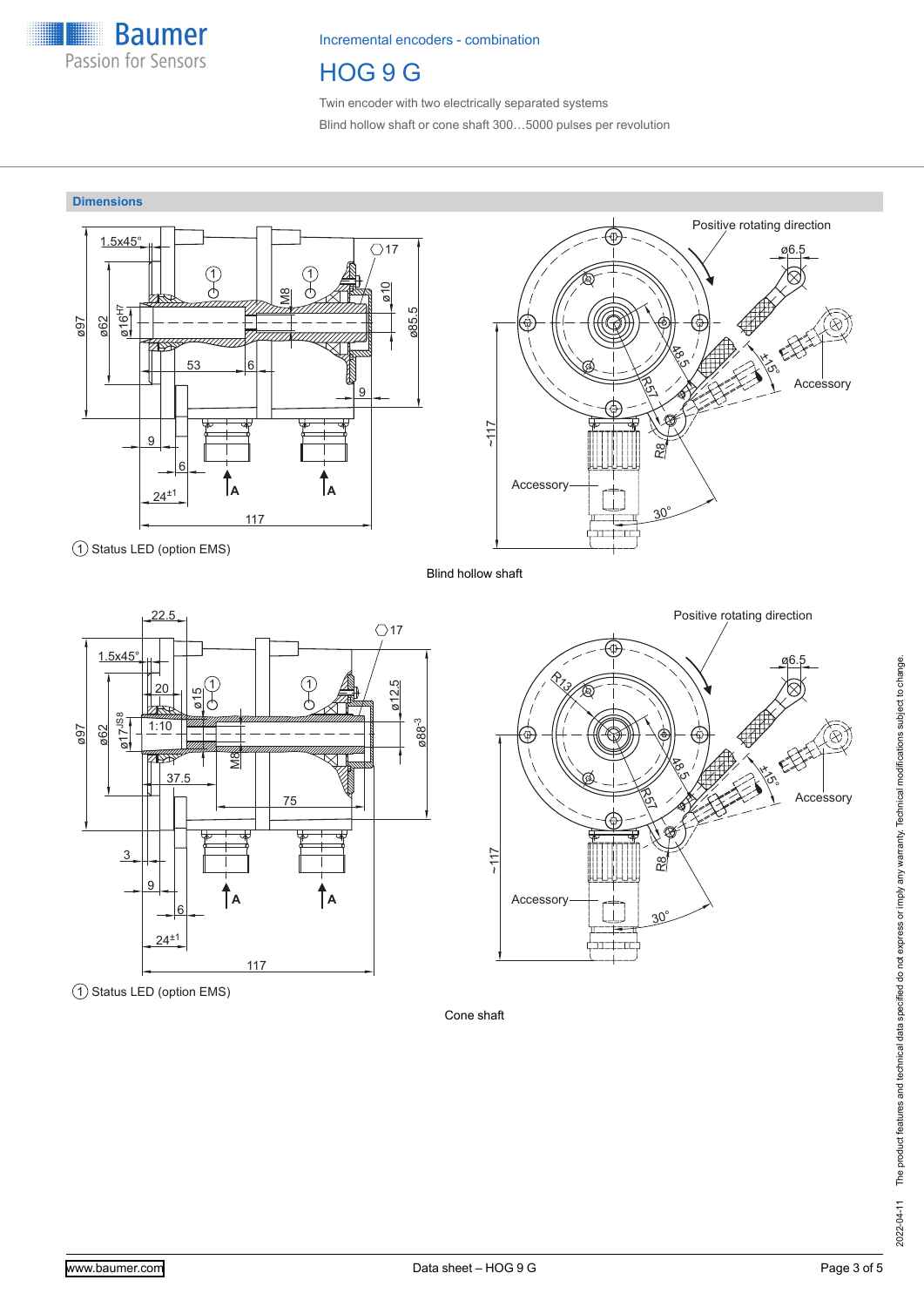

# HOG 9 G

Twin encoder with two electrically separated systems Blind hollow shaft or cone shaft 300…5000 pulses per revolution

| <b>Ordering reference</b>                        |      |         |           |                          |            |    |                |            |        |
|--------------------------------------------------|------|---------|-----------|--------------------------|------------|----|----------------|------------|--------|
|                                                  |      |         |           | <b>HOG9 ## G DN ####</b> | ###        |    | <b>DN</b> #### | ###        | ###### |
| <b>Product</b>                                   |      |         |           |                          |            |    |                |            |        |
| Incremental encoder                              | HOG9 |         |           |                          |            |    |                |            |        |
| <b>EMS - Enhanced Monitoring System</b>          |      |         |           |                          |            |    |                |            |        |
| <b>Without EMS</b>                               |      |         |           |                          |            |    |                |            |        |
| With EMS                                         |      | $\cdot$ |           |                          |            |    |                |            |        |
| <b>Redundant encoder</b>                         |      |         |           |                          |            |    |                |            |        |
| With redundant encoder                           |      |         | G         |                          |            |    |                |            |        |
| <b>Output signals</b>                            |      |         |           |                          |            |    |                |            |        |
| K1, K2, K0                                       |      |         | <b>DN</b> |                          |            |    |                |            |        |
| Pulse number(1)                                  |      |         |           |                          |            |    |                |            |        |
| 300                                              |      |         |           | 300                      |            |    |                |            |        |
| 500                                              |      |         |           | 500                      |            |    |                |            |        |
| 512                                              |      |         |           | 512                      |            |    |                |            |        |
| 1000                                             |      |         |           | 1000                     |            |    |                |            |        |
| 1024                                             |      |         |           | 1024                     |            |    |                |            |        |
| 1200                                             |      |         |           | 1200                     |            |    |                |            |        |
| 2048                                             |      |         |           | 2048                     |            |    |                |            |        |
| 2500                                             |      |         |           | 2500                     |            |    |                |            |        |
| 3072                                             |      |         |           | 3072                     |            |    |                |            |        |
|                                                  |      |         |           |                          |            |    |                |            |        |
| 4096                                             |      |         |           | 4096                     |            |    |                |            |        |
| 5000                                             |      |         |           | 5000                     |            |    |                |            |        |
| Voltage supply / output stage                    |      |         |           |                          | ı          |    |                |            |        |
| 930 VDC / output stage HTL with inverted signals |      |         |           |                          |            |    |                |            |        |
| 5 VDC / output stage TTL with inverted signals   |      |         |           |                          | <b>TTL</b> |    |                |            |        |
| 930 VDC / output stage TTL with inverted signals |      |         |           |                          | ${\sf R}$  |    |                |            |        |
| Output signals (G)                               |      |         |           |                          |            |    |                |            |        |
| K1, K2, K0                                       |      |         |           |                          |            | DN |                |            |        |
| Pulse number (G) <sup>(1)</sup>                  |      |         |           |                          |            |    |                |            |        |
| 300                                              |      |         |           |                          |            |    | 300            |            |        |
| 500                                              |      |         |           |                          |            |    | 500            |            |        |
| 512                                              |      |         |           |                          |            |    | 512            |            |        |
| 1000                                             |      |         |           |                          |            |    | 1000           |            |        |
| 1024                                             |      |         |           |                          |            |    | 1024           |            |        |
| 1200                                             |      |         |           |                          |            |    | 1200           |            |        |
| 2048                                             |      |         |           |                          |            |    | 2048           |            |        |
| 2500                                             |      |         |           |                          |            |    | 2500           |            |        |
| 3072                                             |      |         |           |                          |            |    | 3072           |            |        |
| 4096                                             |      |         |           |                          |            |    | 4096           |            |        |
| 5000                                             |      |         |           |                          |            |    | 5000           |            |        |
| Voltage supply / output stage (G)                |      |         |           |                          |            |    |                |            |        |
| 930 VDC / output stage HTL with inverted signals |      |         |           |                          |            |    |                |            |        |
| 5 VDC / output stage TTL with inverted signals   |      |         |           |                          |            |    |                | <b>TTL</b> |        |
| 930 VDC / output stage TTL with inverted signals |      |         |           |                          |            |    |                | ${\sf R}$  |        |
| <b>Shaft diameter</b>                            |      |         |           |                          |            |    |                |            |        |
| Blind hollow shaft ø16 mm                        |      |         |           |                          |            |    |                |            | 16H7   |
| Cone shaft ø17 mm (1:10)                         |      |         |           |                          |            |    |                |            | 17K    |
|                                                  |      |         |           |                          |            |    |                |            |        |

(1) Other pulse numbers on request.